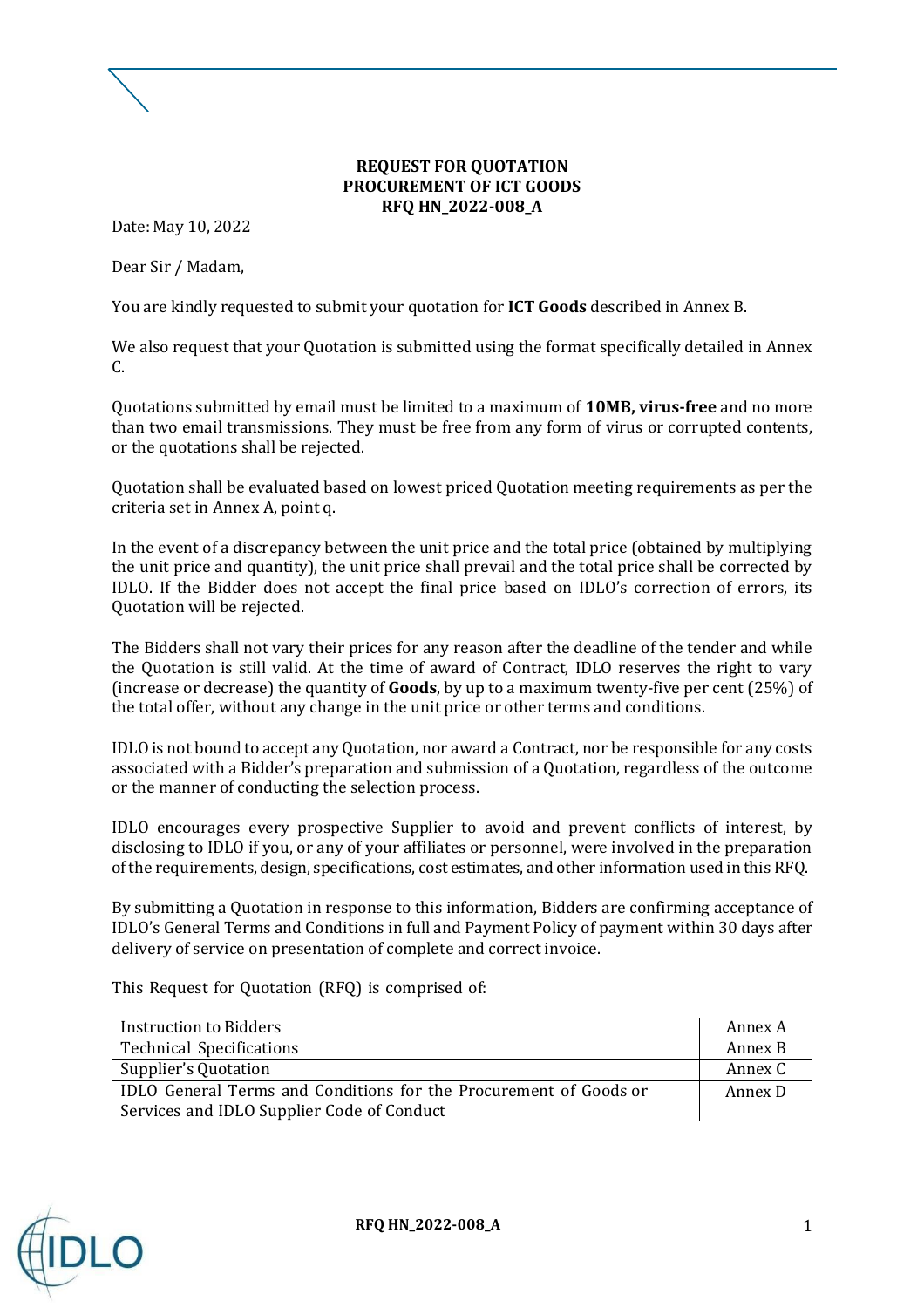For any questions/clarifications related to this RFQ please contact IDLO [tenders@idlo.int](mailto:tenders@idlo.int) and mention **Clarifications RFQ HN\_2022-008\_A** in the subject section of your email no later than 48 hours prior to the deadline for submission.

Deadline for Submission of Quotation: On or before **Date: May 17, 2022 Time: 15:00 hours Rome, Italy** local time.

Thank you and we look forward to receiving your Quotation.

Sincerely yours, International Development Law Organization | IDLO Honduras Country Office

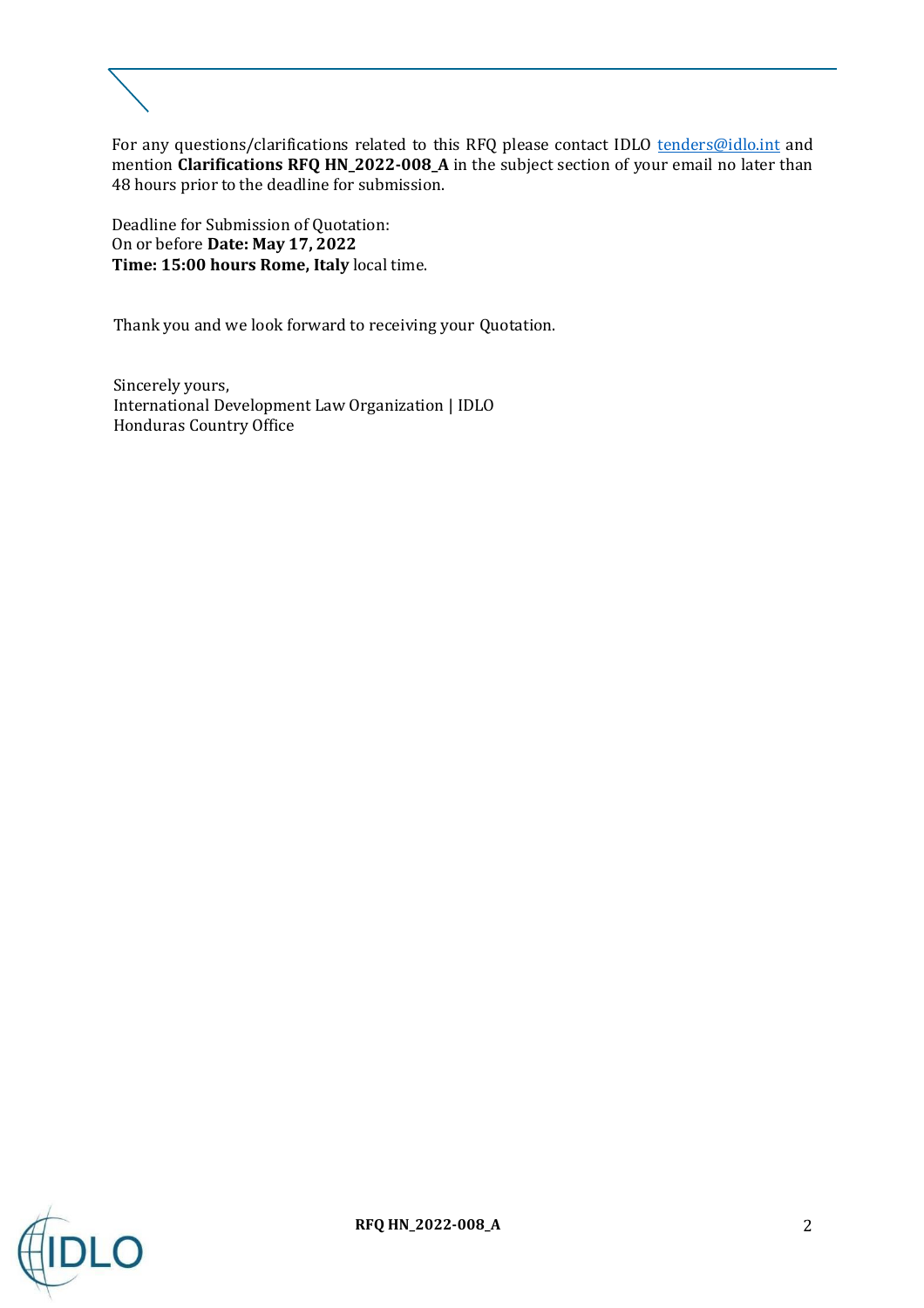

| Annex A                        |  |  |  |
|--------------------------------|--|--|--|
| <b>Instructions to Bidders</b> |  |  |  |

| a. | Description of requested                                             | See Annex B                                                                                                                                                                                                                                                                               |
|----|----------------------------------------------------------------------|-------------------------------------------------------------------------------------------------------------------------------------------------------------------------------------------------------------------------------------------------------------------------------------------|
|    | b. Deadline for Quotation                                            | The Quote shall be addressed to IDLO on or before<br>Date: May 17, 2022<br>Time: 15:00 hours Rome, Italy local time.                                                                                                                                                                      |
| C. | <b>General Terms and</b><br>Conditions                               | Any bid submission will imply the unconditional acceptance of<br>IDLO General Terms and Conditions for the Procurement of Goods<br>and adherence to the Supplier Code of Conduct.                                                                                                         |
|    | d. Payment Terms                                                     | IDLO will conduct the payment within 30 days after satisfactory<br>receipt of all goods and upon submission of the invoice by the<br>Supplier.                                                                                                                                            |
| e. | <b>Conditions for Release of</b><br>Payment                          | IDLO Acceptance of Goods Form based on full compliance with RFQ<br>requirements                                                                                                                                                                                                           |
| f. | Validity of Quotation<br>starting from the Deadline<br>of the Tender | 90 days<br>In exceptional circumstances, IDLO may request the Bidder to<br>extend the validity of the Quotation beyond what has been initially<br>indicated in this RFQ. The Bidder shall then confirm the extension<br>in writing, without any modification whatsoever on the Quotation. |
| g. | <b>Quotations Submission</b>                                         | All quotations shall be submitted through the following e-mail<br>address: tenders@idlo.int                                                                                                                                                                                               |
|    | h. Partial Quotations                                                | $\boxtimes$ Not permitted<br>$\Box$ Permitted                                                                                                                                                                                                                                             |
| i. | Place of Delivery                                                    | Good are to be delivered in Tegucigalpa. Honduras                                                                                                                                                                                                                                         |
| j. | <b>Delivery Terms</b>                                                | Goods will be delivered within 15 days after receipt of PO or<br>contract from IDLO to Edificio Solaire, 5to. piso, Boulevard Suyapa,<br>Tegucigalpa. Honduras                                                                                                                            |
| k. | Customs clearance, if<br>needed, shall be done by:                   | $\Box$ HDLO<br>$\boxtimes$ Supplier<br>$\Box N/A$                                                                                                                                                                                                                                         |
| I. | <b>Currency of Quotation</b>                                         | Bids shall be quoted exclusively in Honduran Lempiras.<br>Note: (Local Suppliers must comply with any applicable laws<br>regarding doing business in other currencies)                                                                                                                    |

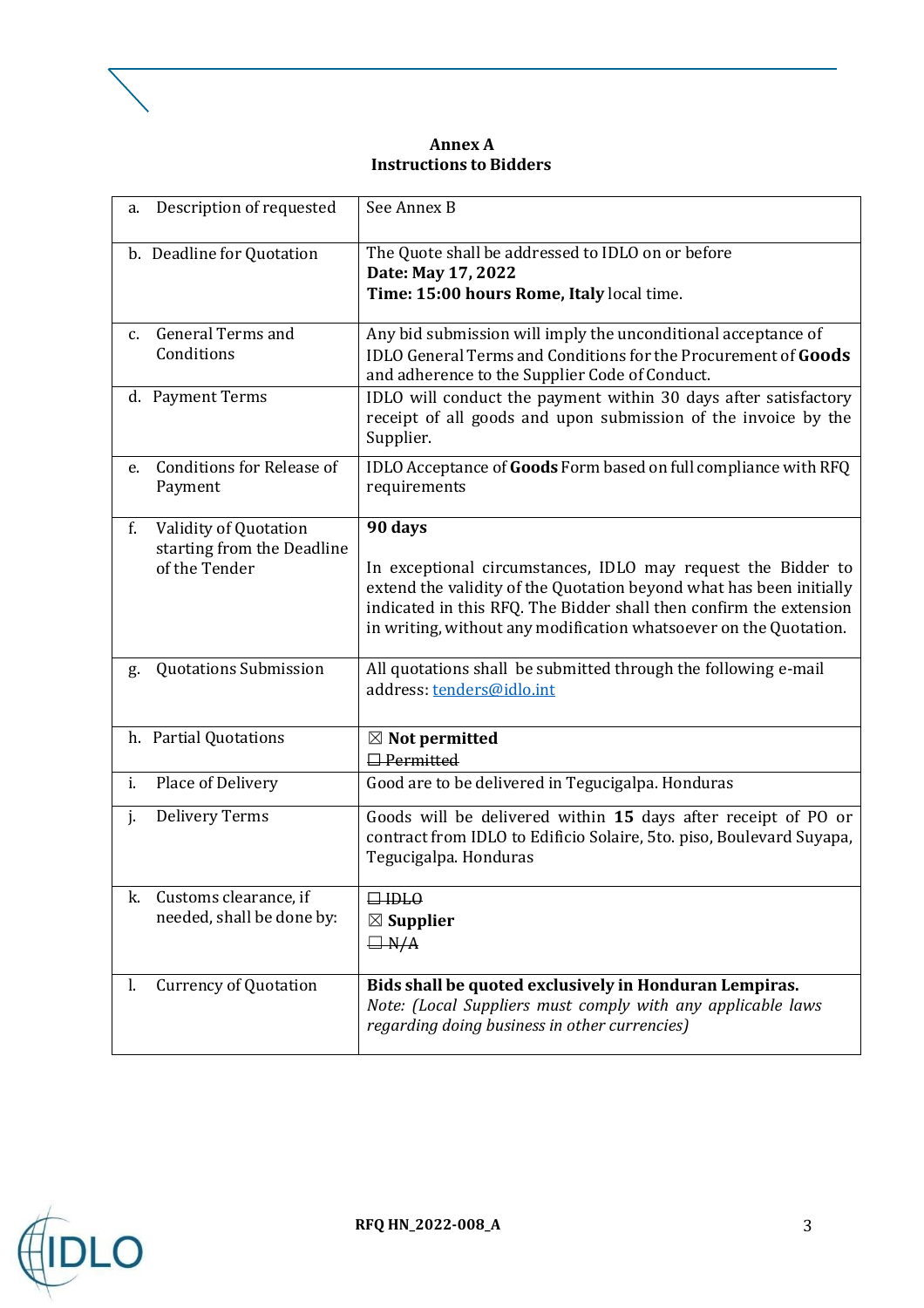| m. Preliminary Documents to<br>be Submitted                                                 | $\boxtimes$ Annex C duly signed and stamped, and in accordance with<br>the list of requirements in Annex B;<br>$\boxtimes$ Current Business Operating Permit<br>$\boxtimes$ Latest Business Registration Certificate<br>⊠ Full Bank Account Details in local currency<br>$\boxtimes$ National Tributary Register for the Legal Representative<br>(RTN, by its acronym in Spanish)<br>$\boxtimes$ National Tributary Register for the Provider (RTN, by its<br>acronym in Spanish)<br>⊠ Tax Clearance Certificate<br>$\boxtimes$ Manufacturer's Authorization of the Company as a sales<br>Agent (if Supplier is not the manufacture:<br>$\boxtimes$ Quality Certificates for the Goods (ISO)<br>$\boxtimes$ Product Catalogues or Brochures (Product Data Sheets)<br>attesting compliance with Technical Specifications as<br>mentioned under Annex B; OR link to Manufacturer's<br>website showing products Data sheet<br>$\boxtimes$ Provision of Serial Number at the time of shipment to be<br>included in the contract and to be counterchecked by IDLO<br>at the time of Delivery.<br>$\boxtimes$ Minimum 2 contracts or PO of similar value and nature as<br>proof of supplying similar products to at least 3 UN<br>Agencies, INGOs, Embassies or Government State Agencies. |
|---------------------------------------------------------------------------------------------|--------------------------------------------------------------------------------------------------------------------------------------------------------------------------------------------------------------------------------------------------------------------------------------------------------------------------------------------------------------------------------------------------------------------------------------------------------------------------------------------------------------------------------------------------------------------------------------------------------------------------------------------------------------------------------------------------------------------------------------------------------------------------------------------------------------------------------------------------------------------------------------------------------------------------------------------------------------------------------------------------------------------------------------------------------------------------------------------------------------------------------------------------------------------------------------------------------------------------------------------------------------------------------------|
| n. Special Packing<br>Requirement or<br><b>Temperature Control</b>                          | $\boxtimes$ N/A<br>$E$ Yes                                                                                                                                                                                                                                                                                                                                                                                                                                                                                                                                                                                                                                                                                                                                                                                                                                                                                                                                                                                                                                                                                                                                                                                                                                                           |
| After-sales services<br>0.<br>required, if applicable<br>[leave blank if not<br>applicable] | $\boxtimes$ Warranty on Parts and Labour for minimum period of 3<br>years<br><b>Executed</b> Support<br>$\Box$ Provision of Service Unit when pulled out for maintenance/<br>repair<br>$\Box$ Others                                                                                                                                                                                                                                                                                                                                                                                                                                                                                                                                                                                                                                                                                                                                                                                                                                                                                                                                                                                                                                                                                 |
| p. Evaluation of Quote                                                                      | Evaluation will be done according to the following order of<br>priorities:<br>1. Full submission of Preliminary Documents (as per Annex<br>A,<br>2. Technical responsiveness<br>Comprehensiveness of after-sales services, as per Annex A,<br>3.<br>Point o, if applicable.<br>4. Delivery Date<br>5. Price                                                                                                                                                                                                                                                                                                                                                                                                                                                                                                                                                                                                                                                                                                                                                                                                                                                                                                                                                                          |
| q. Contract Award                                                                           | Contract Award shall be granted according to:<br>Full submission of Price Schedule (Annex C) signed and<br>a)<br>stamped;<br>b) Lowest priced, most technically acceptable/compliant<br>offer;                                                                                                                                                                                                                                                                                                                                                                                                                                                                                                                                                                                                                                                                                                                                                                                                                                                                                                                                                                                                                                                                                       |

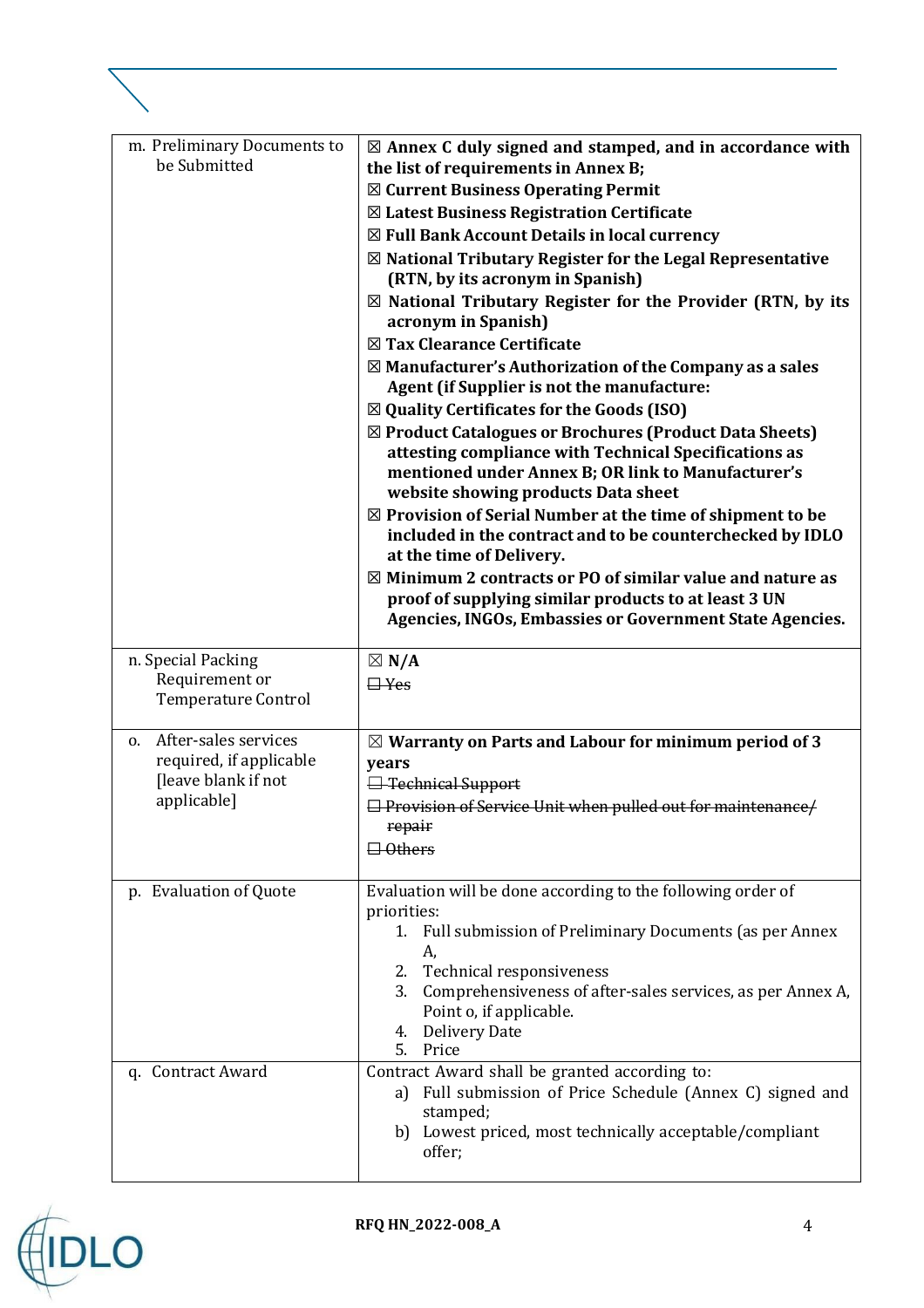| <b>Contract Signature</b><br>r. | Within five (5) calendar days from the date of receipt of the<br>Contract, the successful Bidder shall sign and date the Contract and<br>return it to IDLO. Failure to do so may constitute sufficient grounds<br>for the annulment of the award, and forfeiture of the Bid Security, if<br>any, and on which event, IDLO may award the Contract to the Second<br>Ranked Bidder or call for new Bids.                                                                                                                                                                                     |
|---------------------------------|-------------------------------------------------------------------------------------------------------------------------------------------------------------------------------------------------------------------------------------------------------------------------------------------------------------------------------------------------------------------------------------------------------------------------------------------------------------------------------------------------------------------------------------------------------------------------------------------|
| Liquidated Damages<br>S.        | $H_{A}$<br>$\boxtimes$ Yes - For late delivery of Goods, IDLO shall be entitled to<br>claim liquidated damages from the Contractor in accordance<br>with Article 23 of the General Terms and Conditions.<br>Liquidated damages for inferior quality or non-conformance<br>of specifications of Goods will be assessed on a case-by-case<br>basis in accordance with the severity of the problem as<br>determined solely by IDLO. The application of this liquidated<br>damages provision shall not relieve the Contractor of its<br>obligations or liabilities pursuant to this Contract. |

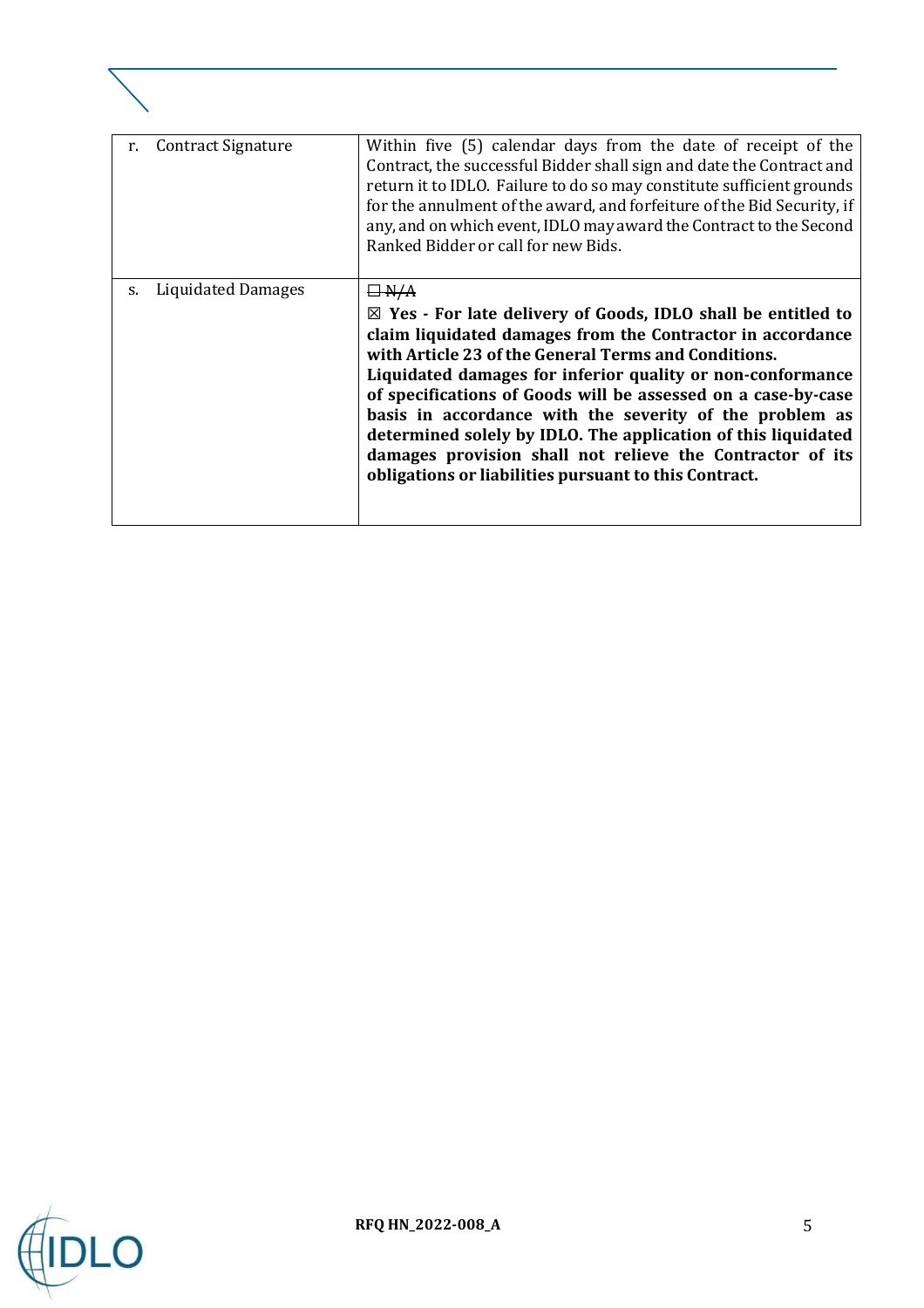### **ANNEX B**

## **TECHNICAL SPECIFICATIONS**

## **A. Background**

**International Development Law Organization (IDLO):** The International Development Law Organization (IDLO) is an intergovernmental organization exclusively devoted to promoting the rule of law. Established in 1983, IDLO works to enable governments and empower people to reform laws and strengthen institutions to promote peace, justice, sustainable development, and economic opportunity. Its programs, research and policy advocacy cover the spectrum of rule of law from peace and institution building to social development and economic recovery in countries emerging from conflict and striving towards democracy.

The Assembly of Parties is IDLO's highest decision-making body. It Is composed of Representatives of all Member Parties, which have joined the Establishment Agreement of IDLO. IDLO currently has 37 Member Parties.

IDLO has Its Headquarters in Rome, a Branch Office in The Hague, Liaison Offices for the United Nations in New York and Geneva, and Country Offices in Afghanistan, Armenia, the Bahamas, Burkina Faso, Honduras, Indonesia, Kenya, Kyrgyzstan, Jordan, Liberia, Mali, Moldova, Mongolia, Myanmar, Niger, the Philippines, Somalia, Tunisia, Uganda and Ukraine.

The work of IDLO is sustained by a dynamic, diverse, multinational and multicultural workforce, comprised of over 400 employees plus additional personnel in the nonemployee category such as consultants and interns. About one fourth of the IDLO workforce is based in its Headquarters in Rome, while the rest are spread across the globe in our Branch and Country offices.

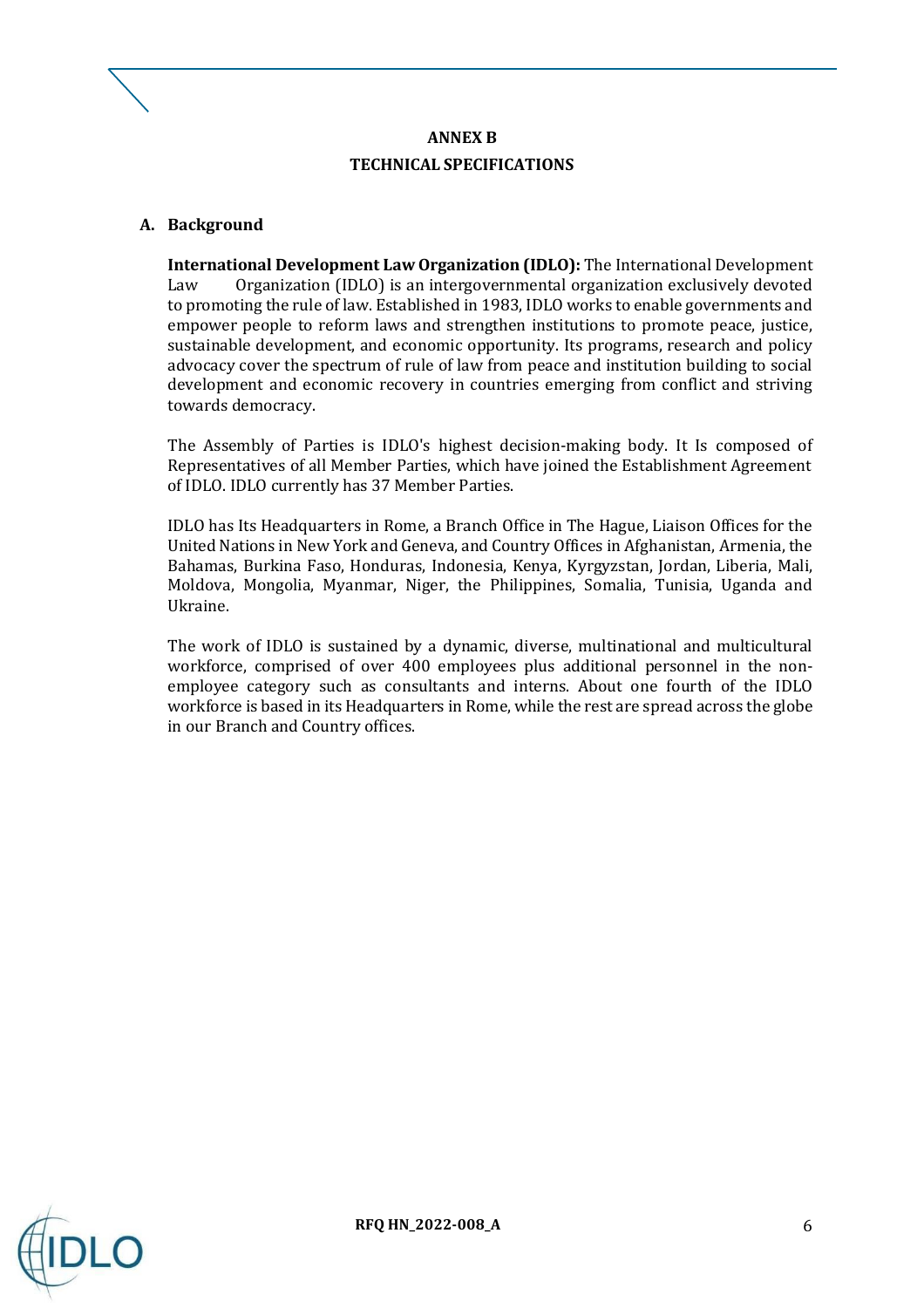# **B. Specification of Goods:**

| Lot                   | <b>Item Name</b>                         | <b>Specification</b>                                                                                                                                                                                                                                                                                           | Unit<br>measure | Quantity |
|-----------------------|------------------------------------------|----------------------------------------------------------------------------------------------------------------------------------------------------------------------------------------------------------------------------------------------------------------------------------------------------------------|-----------------|----------|
| Lot 1                 | Pavilion<br>H <sub>P</sub><br>15, laptop | • Processor: Intel Core i7-1165G7, 11th<br>generation.<br>• Memory: 16 GB DDR4-3200 MHz RAM<br>(2 x 8 GB), Operating system: Windows<br>11 Pro,<br>• Screen: 15,6 inches diagonal, FHD (1920)<br>x 1080), IPS, micro-edge, BrightView.<br>• Internal Storage: 512 GB PCIe NVMe<br>M.2 SSD<br>• 3-year warranty | Per Unit        |          |
| $\mathbf{2}^{\prime}$ | Laptop Bag                               | Laptop backpack, black, 15.6"                                                                                                                                                                                                                                                                                  | Per Unit        | 1        |
| 3                     | <b>USB Headset</b>                       | Logitech H540 USB Computer Headset                                                                                                                                                                                                                                                                             | Per Unit        |          |
| 4                     | USB Mouse                                | Logitech M171 Wireless Mouse                                                                                                                                                                                                                                                                                   | Per Unit        |          |
| 5                     | Laptop<br>Sleeve                         | Laptop Sleeve, black                                                                                                                                                                                                                                                                                           | Per Unit        | 1        |

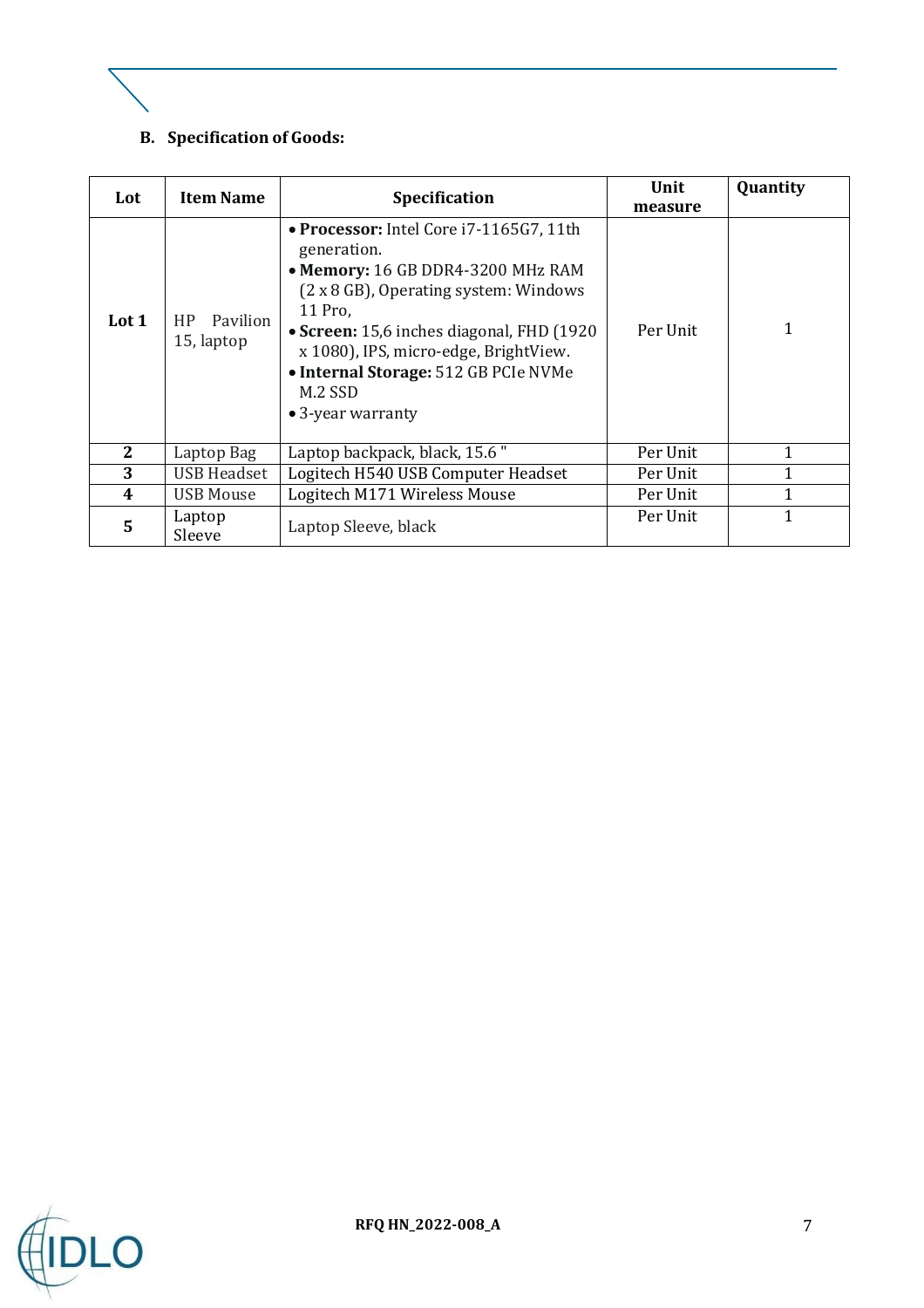

## **ANNEX C SUPPLIER'S QUOTATION**

## **(This Form must be submitted using the Supplier's Official Letterhead/Stationery in the format specified below)**

We, the undersigned, hereby accept the IDLO's General Terms and Conditions in full and Payment Policy of payment within 30 days after delivery of service on presentation of complete and correct invoice. We hereby offer to supply the items listed below in conformity with the specification and requirements of IDLO as per **RFQ NO. HN\_2022-008\_A**

| <b>Company Name</b>         |  |
|-----------------------------|--|
| <b>Company Full Address</b> |  |
| <b>Date</b>                 |  |
| Signature                   |  |
| <b>Stamp</b>                |  |
| <b>Contact Person</b>       |  |
| Telephone number            |  |
| <b>Email address</b>        |  |

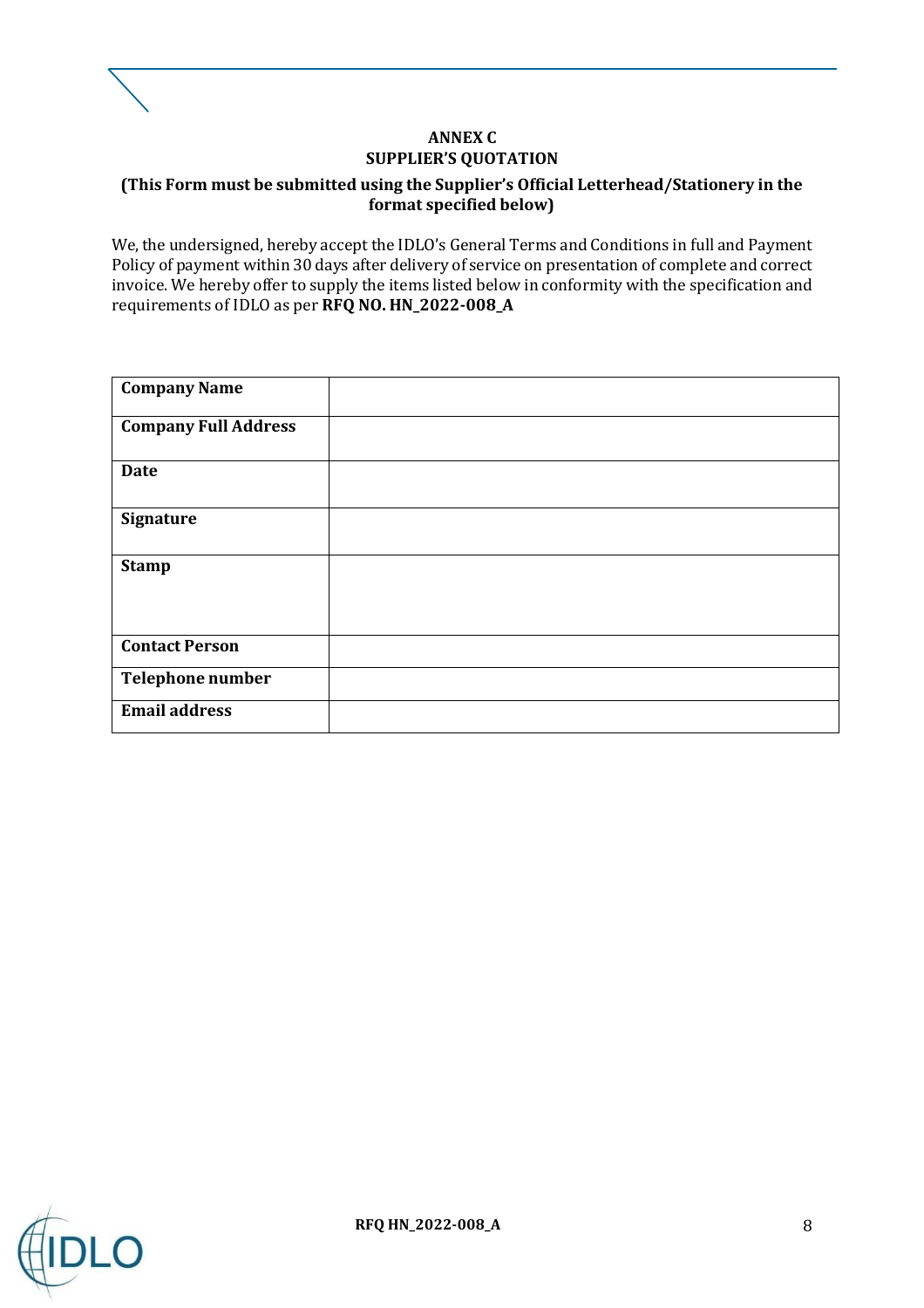| Table 1: Offer to Supply Goods / Services Compliant with Technical Specifications and Requirements |  |  |
|----------------------------------------------------------------------------------------------------|--|--|
|                                                                                                    |  |  |

| Lot                                                               | Item<br><b>Name</b>   | <b>Description</b> | <b>Unit of</b><br><b>Measure</b> | Quantity     | <b>Compliance with Technical</b><br><b>Specifications in Annex B</b>                        | Unit rate<br>in<br>[Honduran<br>lempira] | <b>Total amount</b><br>in<br>[Honduran<br>Lempira] |
|-------------------------------------------------------------------|-----------------------|--------------------|----------------------------------|--------------|---------------------------------------------------------------------------------------------|------------------------------------------|----------------------------------------------------|
| $\mathbf{1}$                                                      | HP<br>Pavilion<br>15  | Refer to Annex B   | Per Unit                         | $\mathbf{1}$ | $\Box$ Comply<br>$\Box$ Not Comply. Alternative<br>specification offered (please<br>attach) |                                          |                                                    |
| $\overline{2}$                                                    | Laptop<br>Bag         | Refer to Annex B   | Per Unit                         | $\mathbf{1}$ | $\Box$ Comply<br>$\Box$ Not Comply. Alternative<br>specification offered (please<br>attach) |                                          |                                                    |
| 3                                                                 | <b>USB</b><br>Headset | Refer to Annex B   | Per Unit                         | $\mathbf{1}$ | $\Box$ Comply<br>$\Box$ Not Comply. Alternative<br>specification offered (please<br>attach) |                                          |                                                    |
| 4                                                                 | <b>USB</b><br>Mouse   | Refer to Annex B   | Per Unit                         | $\mathbf{1}$ | $\Box$ Comply<br>$\Box$ Not Comply. Alternative<br>specification offered (please<br>attach) |                                          |                                                    |
| 5                                                                 | Laptop<br>Sleeve      | Refer to Annex B   | Per Unit                         | $\mathbf{1}$ | $\Box$ Comply<br>$\Box$ Not Comply. Alternative<br>specification offered (please<br>attach) |                                          |                                                    |
| Freight                                                           |                       |                    |                                  |              |                                                                                             |                                          |                                                    |
| <b>Insurance</b>                                                  |                       |                    |                                  |              |                                                                                             |                                          |                                                    |
| <b>Customs Clearance</b><br><b>Other Charges (please specify)</b> |                       |                    |                                  |              |                                                                                             |                                          |                                                    |
|                                                                   |                       |                    |                                  |              |                                                                                             |                                          |                                                    |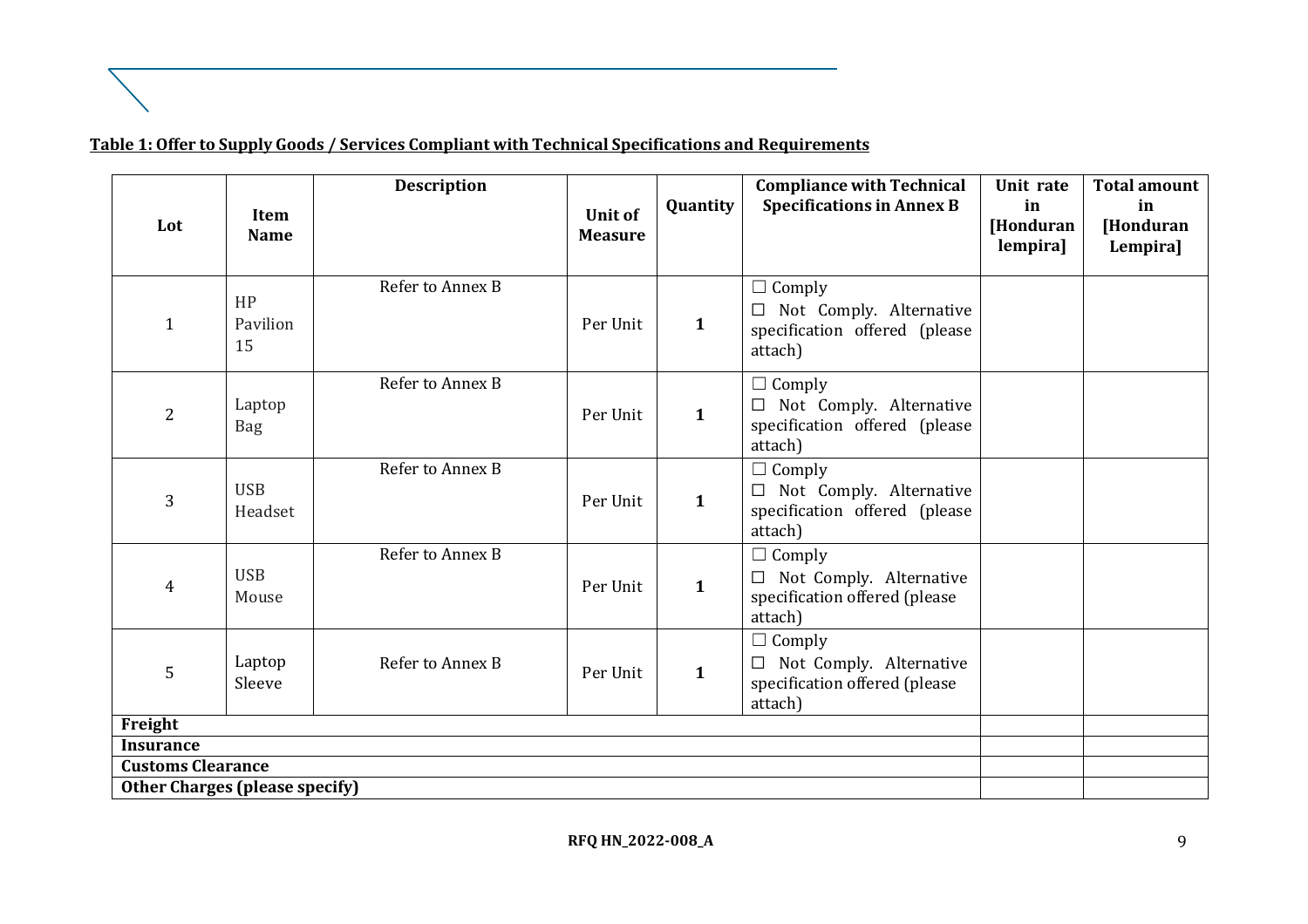| Lot                              | <b>Item</b><br><b>Name</b> | <b>Description</b> | Unit of<br><b>Measure</b> | Quantity | <b>Compliance with Technical</b><br><b>Specifications in Annex B</b> | Unit rate<br>m<br><b>[Honduran</b><br>lempira] | <b>Total amount</b><br>ın<br><b>[Honduran</b><br>Lempira] |
|----------------------------------|----------------------------|--------------------|---------------------------|----------|----------------------------------------------------------------------|------------------------------------------------|-----------------------------------------------------------|
| Taxes/VAT (15 %) (if applicable) |                            |                    |                           |          |                                                                      |                                                |                                                           |
| <b>Grand Total</b>               |                            |                    |                           |          |                                                                      |                                                |                                                           |

# **Table 2: Offer for After-Sale Services and Other Conditions**

| <b>Other Information</b>            | <b>Responses</b>    |                       |                                                         |  |  |
|-------------------------------------|---------------------|-----------------------|---------------------------------------------------------|--|--|
|                                     | Yes, we will Comply | No, we can not comply | If you cannot comply, pls, indicate<br>Counter proposal |  |  |
| Delivery Lead Time                  |                     |                       |                                                         |  |  |
| Warranty and After-Sale Requirement |                     |                       |                                                         |  |  |

| Name, position, and signature of the Bidder | <b>Bidder's Stamp</b> |
|---------------------------------------------|-----------------------|
|                                             |                       |
|                                             |                       |
| Duly authorized to sign this Bid            |                       |
|                                             |                       |
| Date:                                       |                       |